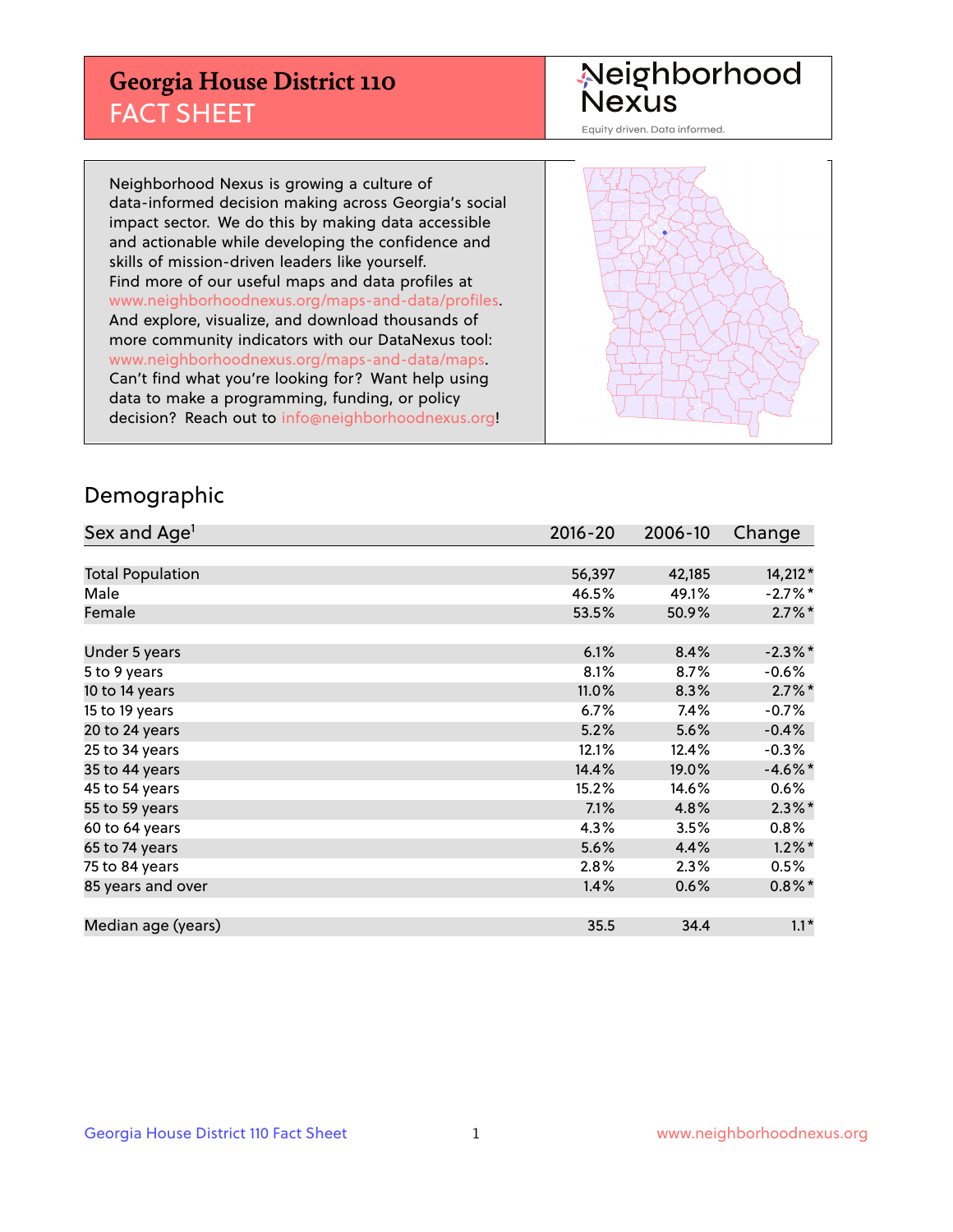## Demographic, continued...

| Race <sup>2</sup>                                            | $2016 - 20$ | 2006-10 | Change      |
|--------------------------------------------------------------|-------------|---------|-------------|
| <b>Total population</b>                                      | 56,397      | 42,185  | 14,212*     |
| One race                                                     | 96.4%       | 98.3%   | $-1.9%$ *   |
| White                                                        | 43.3%       | 62.1%   | $-18.7\%$ * |
| <b>Black or African American</b>                             | 48.0%       | 29.7%   | 18.3%*      |
| American Indian and Alaska Native                            | 0.2%        | 0.1%    | 0.1%        |
| Asian                                                        | 2.9%        | 3.8%    | $-1.0%$     |
| Native Hawaiian and Other Pacific Islander                   | 0.0%        | 0.0%    | $-0.0%$     |
| Some other race                                              | 1.9%        | 2.5%    | $-0.6%$     |
| Two or more races                                            | 3.6%        | 1.7%    | $1.9\%$ *   |
| Race alone or in combination with other race(s) <sup>3</sup> | $2016 - 20$ | 2006-10 | Change      |
| Total population                                             | 56,397      | 42,185  | 14,212*     |
| White                                                        | 46.3%       | 63.4%   | $-17.1\%$ * |
| <b>Black or African American</b>                             | 49.9%       | 30.4%   | 19.5%*      |
| American Indian and Alaska Native                            | 0.6%        | 0.5%    | 0.2%        |
| Asian                                                        | 3.4%        | 4.4%    | $-1.1%$     |
| Native Hawaiian and Other Pacific Islander                   | 0.2%        | 0.0%    | 0.1%        |
| Some other race                                              | 3.4%        | 3.0%    | 0.3%        |
| Hispanic or Latino and Race <sup>4</sup>                     | $2016 - 20$ | 2006-10 | Change      |
| Total population                                             | 56,397      | 42,185  | 14,212*     |
| Hispanic or Latino (of any race)                             | 8.8%        | 8.2%    | 0.6%        |
| Not Hispanic or Latino                                       | 91.2%       | 91.8%   | $-0.6%$     |
| White alone                                                  | 38.0%       | 57.2%   | $-19.2%$ *  |
| <b>Black or African American alone</b>                       | 47.9%       | 29.2%   | 18.8%*      |
| American Indian and Alaska Native alone                      | 0.2%        | 0.1%    | 0.1%        |
| Asian alone                                                  | 2.8%        | 3.8%    | $-0.9%$     |
| Native Hawaiian and Other Pacific Islander alone             | 0.0%        | 0.0%    | $-0.0%$     |
| Some other race alone                                        | 0.3%        | 0.4%    | $-0.1%$     |
| Two or more races                                            | 1.9%        | 1.1%    | $0.8\%$ *   |
| U.S. Citizenship Status <sup>5</sup>                         | $2016 - 20$ | 2006-10 | Change      |
| Foreign-born population                                      | 7,593       | 6,488   | $1,105*$    |
| Naturalized U.S. citizen                                     | 65.7%       | 50.4%   | 15.3%*      |
| Not a U.S. citizen                                           | 34.3%       | 49.6%   | $-15.3\%$ * |
|                                                              |             |         |             |
| Citizen, Voting Age Population <sup>6</sup>                  | $2016 - 20$ | 2006-10 | Change      |
| Citizen, 18 and over population                              | 37,282      | 26,417  | 10,866*     |
| Male                                                         | 45.4%       | 47.5%   | $-2.1%$     |
| Female                                                       | 54.6%       | 52.5%   | 2.1%        |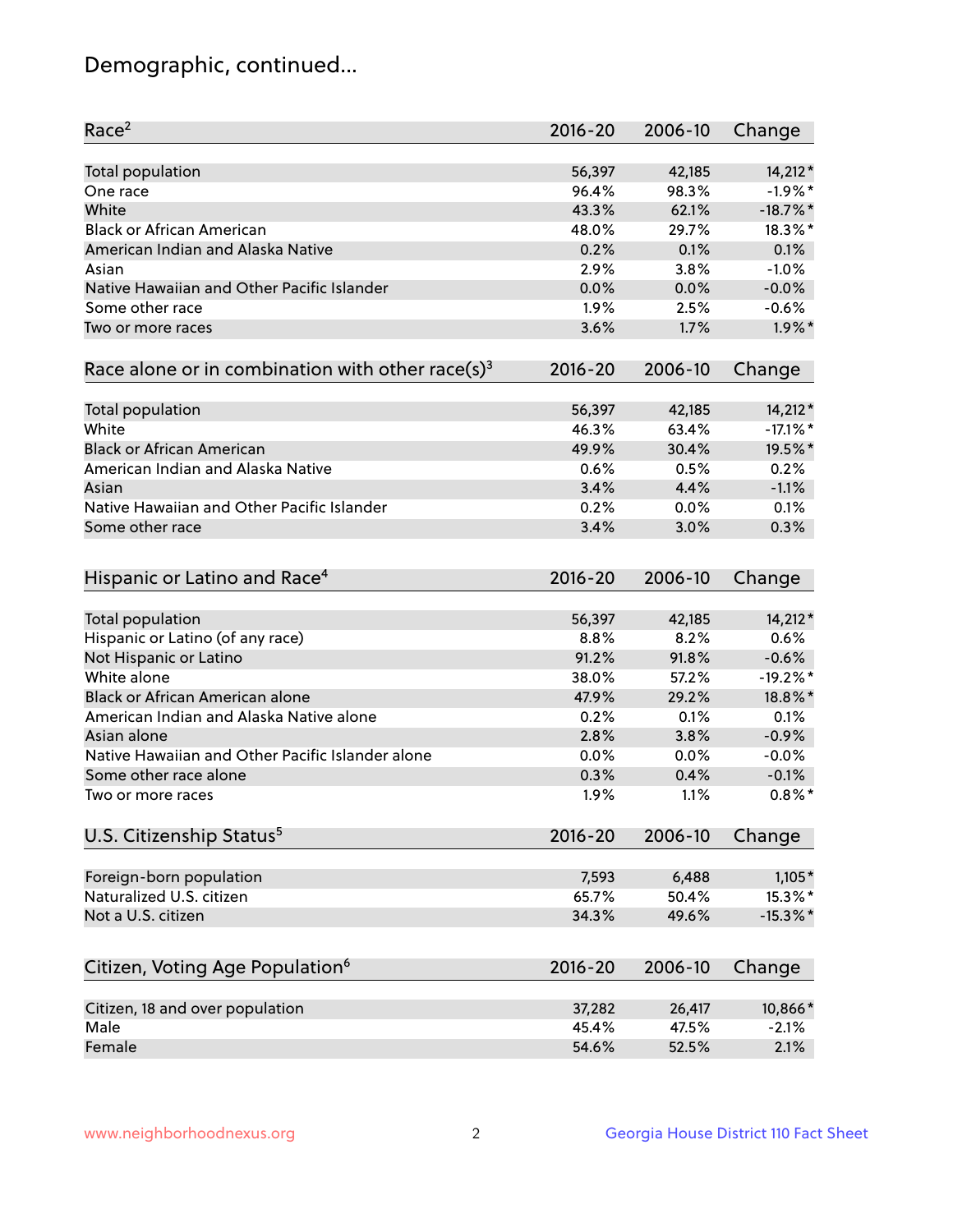#### Economic

| Income <sup>7</sup>                                 | $2016 - 20$ | 2006-10 | Change     |
|-----------------------------------------------------|-------------|---------|------------|
|                                                     |             |         |            |
| All households                                      | 17,599      | 14,037  | $3,562*$   |
| Less than \$10,000                                  | 2.4%        | 2.7%    | $-0.3%$    |
| \$10,000 to \$14,999                                | 1.4%        | 2.9%    | $-1.5%$    |
| \$15,000 to \$24,999                                | 3.1%        | 4.7%    | $-1.7%$    |
| \$25,000 to \$34,999                                | 6.5%        | 8.0%    | $-1.5%$    |
| \$35,000 to \$49,999                                | 11.6%       | 12.3%   | $-0.7%$    |
| \$50,000 to \$74,999                                | 18.9%       | 22.5%   | $-3.6\%$ * |
| \$75,000 to \$99,999                                | 14.9%       | 20.1%   | $-5.3\%$ * |
| \$100,000 to \$149,999                              | 24.8%       | 19.1%   | $5.8\%$ *  |
| \$150,000 to \$199,999                              | 10.9%       | 5.0%    | 5.9%*      |
| \$200,000 or more                                   | 5.5%        | 2.7%    | $2.8\%$ *  |
| Median household income (dollars)                   | 85,333      | 71,495  | 13,838*    |
| Mean household income (dollars)                     | 100,228     | 79,118  | 21,110*    |
| With earnings                                       | 87.9%       | 90.1%   | $-2.2%$ *  |
| Mean earnings (dollars)                             | 98,837      | 77,549  | 21,287*    |
| <b>With Social Security</b>                         | 22.4%       | 18.0%   | 4.4%*      |
| Mean Social Security income (dollars)               | 20,121      | 17,026  | 3,095*     |
| With retirement income                              | 17.9%       | 13.8%   | $4.1\%$ *  |
| Mean retirement income (dollars)                    | 27,998      | 21,314  | $6,684*$   |
| With Supplemental Security Income                   | 2.6%        | 1.2%    | $1.4\%$ *  |
| Mean Supplemental Security Income (dollars)         | 9,979       | 7,342   | $2,637*$   |
| With cash public assistance income                  | 1.3%        | 0.6%    | $0.6\%$ *  |
| Mean cash public assistance income (dollars)        | 1,021       | 6,567   | $-5,546*$  |
| With Food Stamp/SNAP benefits in the past 12 months | 4.9%        | 3.7%    | 1.2%       |
|                                                     |             |         |            |
| Families                                            | 14,184      | 11,171  | $3,013*$   |
| Less than \$10,000                                  | 1.5%        | 1.8%    | $-0.3%$    |
| \$10,000 to \$14,999                                | 1.2%        | 2.3%    | $-1.1%$    |
| \$15,000 to \$24,999                                | 2.3%        | 3.5%    | $-1.2%$    |
| \$25,000 to \$34,999                                | 3.6%        | 6.3%    | $-2.7%$ *  |
| \$35,000 to \$49,999                                | 10.4%       | 10.3%   | 0.1%       |
| \$50,000 to \$74,999                                | 20.9%       | 22.5%   | $-1.6%$    |
| \$75,000 to \$99,999                                | 14.5%       | 22.6%   | $-8.2\%$ * |
| \$100,000 to \$149,999                              | 27.1%       | 21.5%   | $5.7\%$ *  |
| \$150,000 to \$199,999                              | 12.2%       | 5.9%    | $6.3\%$ *  |
| \$200,000 or more                                   | 6.3%        | 3.2%    | $3.1\%$ *  |
| Median family income (dollars)                      | 92,413      | 78,537  | 13,875*    |
| Mean family income (dollars)                        | 106,811     | 85,453  | 21,358*    |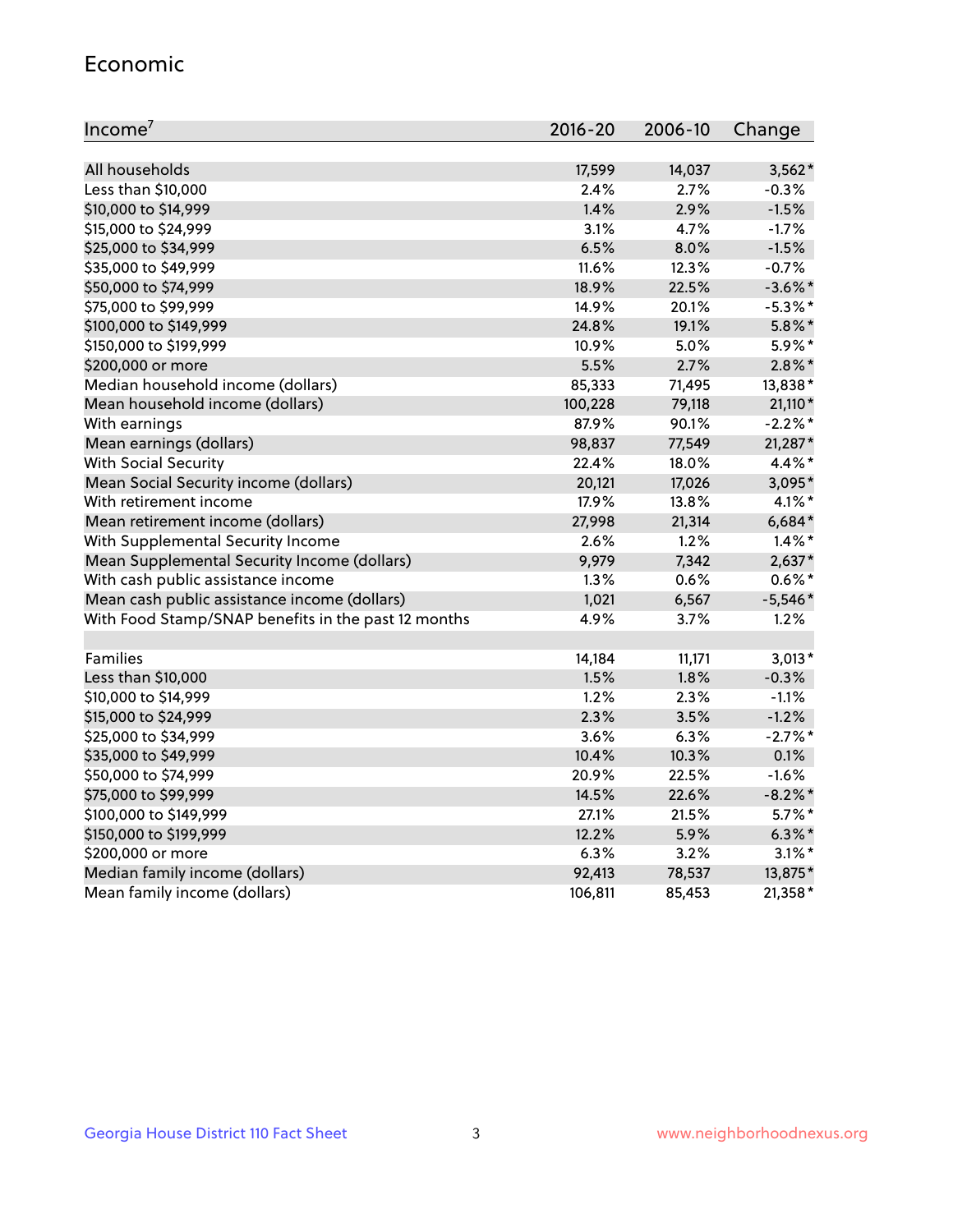## Economic, continued...

| Income, continued <sup>8</sup>                           | $2016 - 20$ | 2006-10 | Change      |
|----------------------------------------------------------|-------------|---------|-------------|
|                                                          |             |         |             |
| Nonfamily households                                     | 3,415       | 2,866   | 549*        |
| Median nonfamily income (dollars)                        | 46,512      | 42,719  | $3,793*$    |
| Mean nonfamily income (dollars)                          | 63,420      | 48,772  | 14,649*     |
|                                                          |             |         |             |
| Median earnings for workers (dollars)                    | 43,656      | 38,731  | 4,926*      |
| Median earnings for male full-time, year-round workers   | 58,580      | 54,365  | 4,216 *     |
| (dollars)                                                |             |         |             |
| Median earnings for female full-time, year-round workers | 51,456      | 43,353  | 8,102*      |
| (dollars)                                                |             |         |             |
|                                                          |             |         |             |
| Per capita income (dollars)                              | 32,389      | 26,799  | 5,590*      |
|                                                          |             |         |             |
| Families and People Below Poverty Level <sup>9</sup>     | $2016 - 20$ | 2006-10 | Change      |
|                                                          |             |         |             |
| <b>All families</b>                                      | 3.3%        | 5.9%    | $-2.6\%$ *  |
| With related children under 18 years                     | 3.7%        | 6.9%    | $-3.2%$     |
| With related children under 5 years only                 | 8.4%        | 3.9%    | 4.5%        |
| Married couple families                                  | 2.8%        | 3.8%    | $-1.1%$     |
| With related children under 18 years                     | 3.8%        | 3.9%    | $-0.1%$     |
| With related children under 5 years only                 | 8.2%        | 4.1%    | 4.1%        |
| Families with female householder, no husband present     | 4.5%        | 14.2%   | $-9.8%$ *   |
| With related children under 18 years                     | 3.6%        | 16.0%   | $-12.4\%$ * |
| With related children under 5 years only                 | 9.7%        | 2.6%    | 7.2%        |
|                                                          |             |         |             |
| All people                                               | 5.4%        | 7.5%    | $-2.1%$     |
| Under 18 years                                           | 4.6%        | 7.5%    | $-2.9%$     |
| Related children under 18 years                          | 4.5%        | 7.4%    | $-2.9%$     |
| Related children under 5 years                           | 8.8%        | 8.0%    | 0.7%        |
| Related children 5 to 17 years                           | 3.4%        | 7.2%    | $-3.8%$     |
| 18 years and over                                        | 5.7%        | 7.4%    | $-1.8%$     |
| 18 to 64 years                                           | 6.0%        | 7.1%    | $-1.2%$     |
| 65 years and over                                        | 3.7%        | 9.9%    | $-6.2%$     |
| People in families                                       | 3.8%        | 6.4%    | $-2.5%$     |
| Unrelated individuals 15 years and over                  | 19.9%       | 17.1%   | 2.7%        |
|                                                          |             |         |             |
| Non-Hispanic white people                                | 1.7%        | 4.7%    | $-3.0\%$ *  |
| Black or African-American people                         | 8.3%        | 8.3%    | 0.0%        |
| Asian people                                             | 3.9%        | 14.9%   | $-11.0%$    |
| Hispanic or Latino people                                | 3.2%        | 21.2%   | $-18.0\%$ * |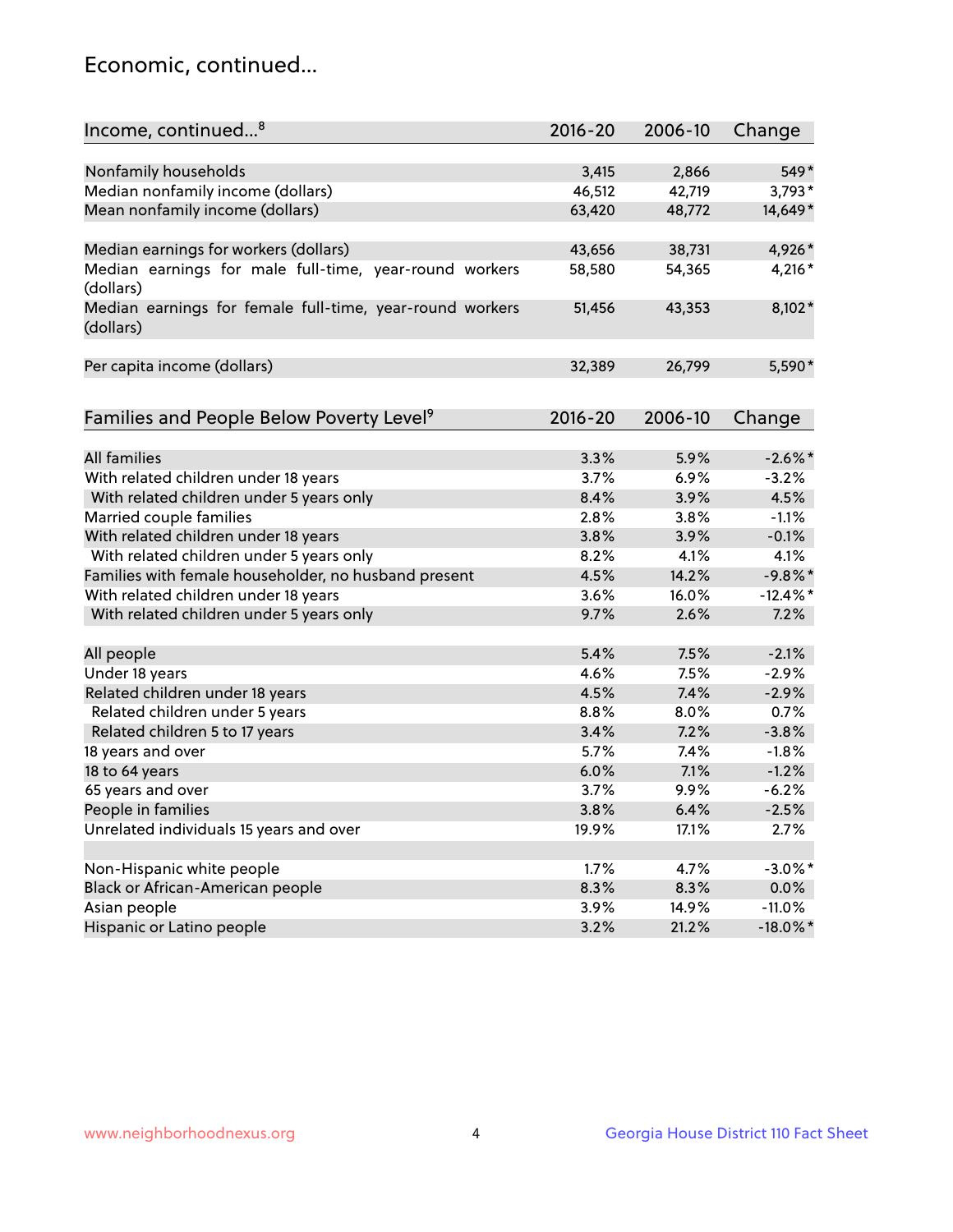## Employment

| Employment Status <sup>10</sup>                                                               | $2016 - 20$ | 2006-10 | Change     |
|-----------------------------------------------------------------------------------------------|-------------|---------|------------|
|                                                                                               |             |         |            |
| Population 16 years and over                                                                  | 41,366      | 30,831  | 10,535*    |
| In labor force                                                                                | 73.4%       | 73.5%   | $-0.0%$    |
| Civilian labor force                                                                          | 73.4%       | 73.0%   | 0.4%       |
| Employed                                                                                      | 70.3%       | 67.0%   | 3.2%       |
| Unemployed                                                                                    | 3.2%        | 6.0%    | $-2.8%$    |
| <b>Armed Forces</b>                                                                           | 0.0%        | 0.4%    | $-0.4%$    |
| Not in labor force                                                                            | 26.6%       | 26.5%   | 0.0%       |
|                                                                                               |             |         |            |
| Civilian labor force                                                                          | 30,371      | 22,513  | 7,857*     |
| <b>Unemployment Rate</b>                                                                      | 4.3%        | 8.2%    | $-3.9%$    |
| Females 16 years and over                                                                     | 22,306      | 16,054  | $6,252*$   |
| In labor force                                                                                | 67.4%       | 67.8%   | $-0.4%$    |
| Civilian labor force                                                                          | 67.4%       | 67.5%   | $-0.1%$    |
| Employed                                                                                      | 63.3%       | 62.5%   | 0.8%       |
|                                                                                               |             |         |            |
| Own children of the householder under 6 years                                                 | 4,122       | 4,052   | 70         |
| All parents in family in labor force                                                          | 64.3%       | 65.2%   | $-0.9%$    |
|                                                                                               |             |         |            |
| Own children of the householder 6 to 17 years                                                 | 11,541      | 8,585   | 2,956*     |
| All parents in family in labor force                                                          | 75.9%       | 81.4%   | $-5.6%$    |
|                                                                                               |             |         |            |
| Industry <sup>11</sup>                                                                        | $2016 - 20$ | 2006-10 | Change     |
|                                                                                               |             |         |            |
| Civilian employed population 16 years and over                                                | 29,062      | 20,665  | 8,396*     |
| Agriculture, forestry, fishing and hunting, and mining                                        | 0.3%        | 0.1%    | 0.2%       |
| Construction                                                                                  | 4.5%        | 7.2%    | $-2.7\%$ * |
| Manufacturing                                                                                 | 7.8%        | 7.4%    | 0.4%       |
| Wholesale trade                                                                               | 3.5%        | 4.5%    | $-1.1%$    |
| Retail trade                                                                                  | 9.3%        | 13.0%   | $-3.7\%$ * |
| Transportation and warehousing, and utilities                                                 | 7.5%        | 4.4%    | $3.1\%$ *  |
| Information                                                                                   | 4.3%        | 3.2%    | 1.0%       |
| Finance and insurance, and real estate and rental and leasing                                 | 7.0%        | 8.2%    | $-1.2%$    |
| Professional, scientific, and management, and administrative<br>and waste management services | 10.2%       | 11.7%   | $-1.5%$    |
| Educational services, and health care and social assistance                                   | 25.4%       | 21.7%   | $3.7\%$ *  |
|                                                                                               |             |         |            |
| Arts, entertainment, and recreation, and accommodation and<br>food services                   | 10.1%       | 7.4%    | $2.7\%$ *  |
| Other services, except public administration                                                  | 4.1%        | 5.3%    | $-1.2%$    |
| Public administration                                                                         | 6.0%        | 5.8%    | 0.2%       |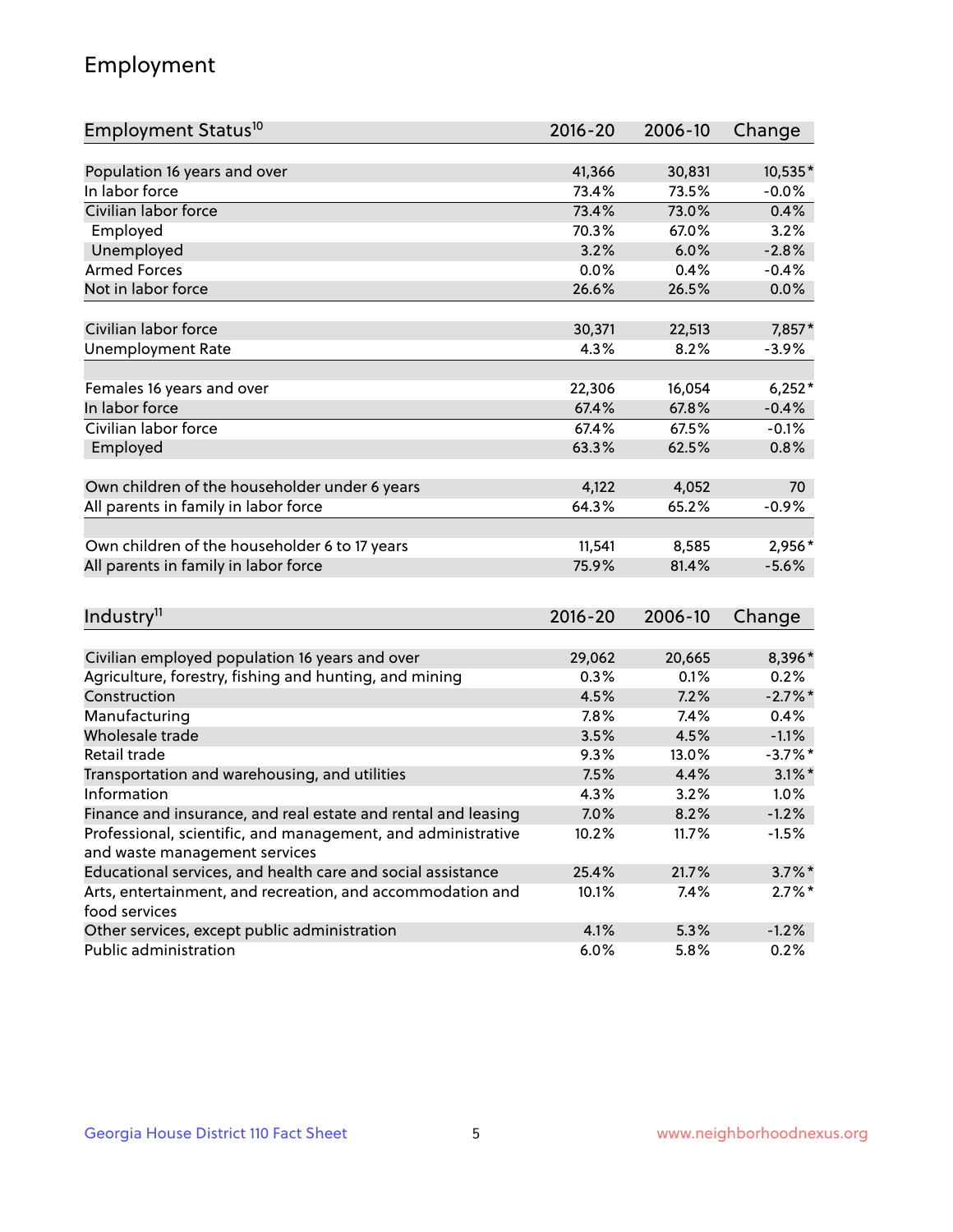## Employment, continued...

| Occupation <sup>12</sup>                                     | $2016 - 20$ | 2006-10 | Change     |
|--------------------------------------------------------------|-------------|---------|------------|
| Civilian employed population 16 years and over               | 29,062      | 20,665  | 8,396*     |
| Management, business, science, and arts occupations          | 41.2%       | 41.2%   | $-0.1%$    |
| Service occupations                                          | 18.2%       | 12.7%   | $5.5\%$ *  |
| Sales and office occupations                                 | 23.1%       | 28.2%   | $-5.2\%$ * |
| Natural<br>and<br>resources,<br>construction,<br>maintenance | 6.0%        | 9.0%    | $-3.0\%$ * |
| occupations                                                  |             |         |            |
| Production, transportation, and material moving occupations  | 11.6%       | 8.9%    | $2.7\%$ *  |
| Class of Worker <sup>13</sup>                                | $2016 - 20$ | 2006-10 | Change     |
|                                                              |             |         |            |
| Civilian employed population 16 years and over               | 29,062      | 20,665  | 8,396*     |
| Private wage and salary workers                              | 78.6%       | 79.1%   | $-0.5%$    |
| Government workers                                           | 17.5%       | 16.1%   | 1.4%       |
| Self-employed in own not incorporated business workers       | 3.8%        | 4.6%    | $-0.8%$    |
| Unpaid family workers                                        | 0.1%        | 0.2%    | $-0.1%$    |
| Job Flows <sup>14</sup>                                      | 2019        | 2010    | Change     |
|                                                              |             |         |            |
| Total Jobs in district                                       | 7,834       | 4,710   | 3,124      |
| Held by residents of district                                | 11.5%       | 10.3%   | 1.2%       |
| Held by non-residents of district                            | 88.5%       | 89.7%   | $-1.2%$    |
| Jobs by Industry Sector <sup>15</sup>                        | 2019        | 2010    | Change     |
|                                                              |             |         |            |
| Total Jobs in district                                       | 7,834       | 4,710   | 3,124      |
| Goods Producing sectors                                      | 9.7%        | 9.2%    | 0.6%       |
| Trade, Transportation, and Utilities sectors                 | 25.4%       | 23.0%   | 2.4%       |
| All Other Services sectors                                   | 64.9%       | 67.8%   | $-2.9%$    |
| Total Jobs in district held by district residents            | 902         | 484     | 418        |
| <b>Goods Producing sectors</b>                               | 11.3%       | 15.7%   | $-4.4%$    |
| Trade, Transportation, and Utilities sectors                 | 14.3%       | 12.0%   | 2.3%       |
| All Other Services sectors                                   | 74.4%       | 72.3%   | 2.1%       |
|                                                              |             |         |            |
| Jobs by Earnings <sup>16</sup>                               | 2019        | 2010    | Change     |
|                                                              |             |         |            |
| Total Jobs in district                                       | 7,834       | 4,710   | 3,124      |
| Jobs with earnings \$1250/month or less                      | 30.7%       | 35.6%   | $-4.9%$    |
| Jobs with earnings \$1251/month to \$3333/month              | 37.5%       | 41.0%   | $-3.5%$    |
| Jobs with earnings greater than \$3333/month                 | 31.7%       | 23.4%   | 8.4%       |
| Total Jobs in district held by district residents            | 902         | 484     | 418        |
| Jobs with earnings \$1250/month or less                      | 34.3%       | 45.5%   | $-11.2%$   |
| Jobs with earnings \$1251/month to \$3333/month              | 35.8%       | 32.9%   | 3.0%       |
| Jobs with earnings greater than \$3333/month                 | 29.9%       | 21.7%   | 8.2%       |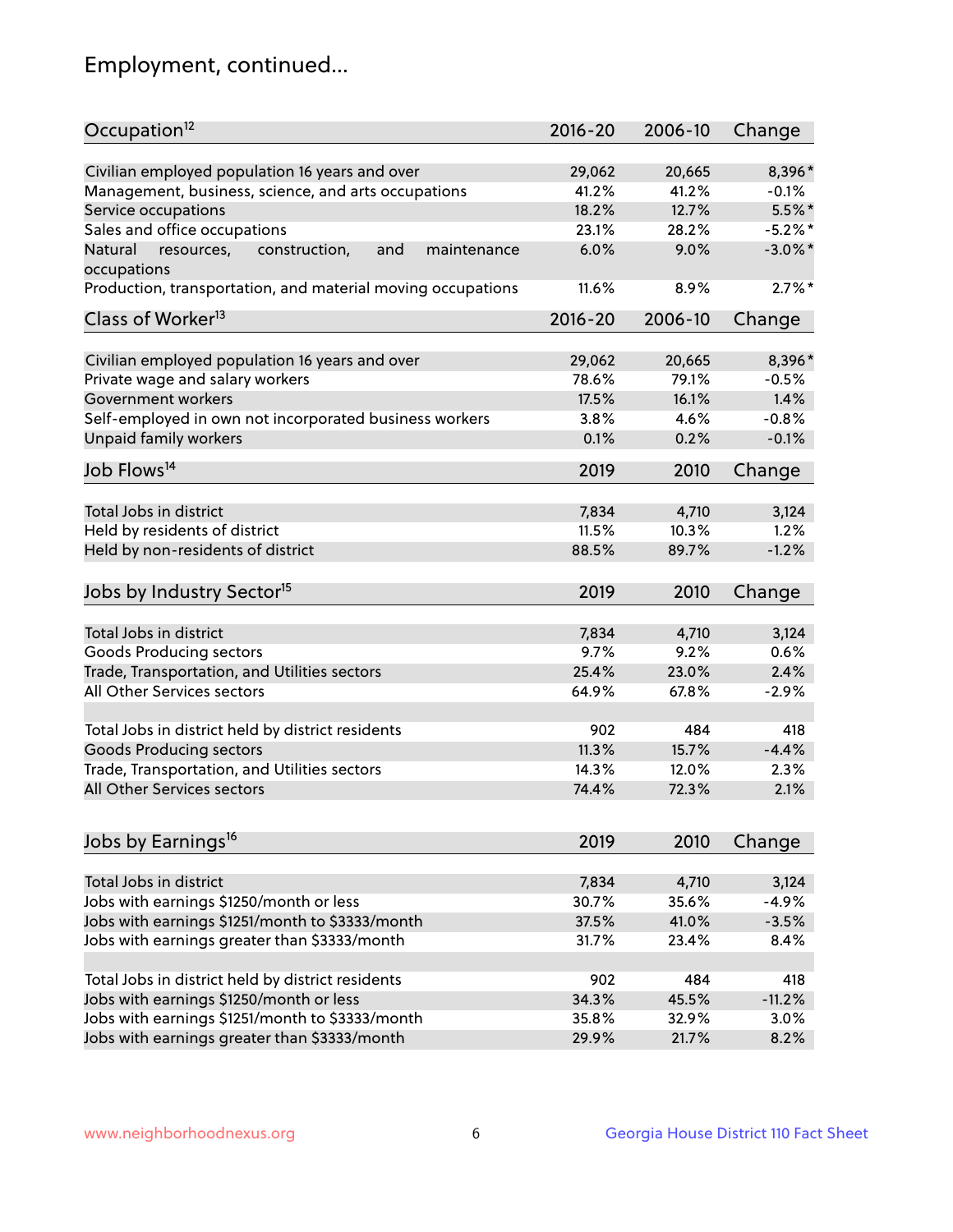## Employment, continued...

| Jobs by Age of Worker <sup>17</sup>               | 2019  | 2010  | Change  |
|---------------------------------------------------|-------|-------|---------|
|                                                   |       |       |         |
| Total Jobs in district                            | 7,834 | 4,710 | 3,124   |
| Jobs with workers age 29 or younger               | 30.8% | 31.4% | $-0.7%$ |
| Jobs with workers age 30 to 54                    | 50.2% | 54.2% | $-4.1%$ |
| Jobs with workers age 55 or older                 | 19.1% | 14.4% | 4.7%    |
|                                                   |       |       |         |
| Total Jobs in district held by district residents | 902   | 484   | 418     |
| Jobs with workers age 29 or younger               | 28.5% | 29.1% | $-0.6%$ |
| Jobs with workers age 30 to 54                    | 50.7% | 57.6% | $-7.0%$ |
| Jobs with workers age 55 or older                 | 20.8% | 13.2% | 7.6%    |

#### Education

| School Enrollment <sup>18</sup>                | $2016 - 20$ | 2006-10 | Change     |
|------------------------------------------------|-------------|---------|------------|
|                                                |             |         |            |
| Population 3 years and over enrolled in school | 18,844      | 13,593  | $5,251*$   |
| Nursery school, preschool                      | 5.6%        | 8.2%    | $-2.6\%$ * |
| Kindergarten                                   | 5.6%        | 4.3%    | 1.3%       |
| Elementary school (grades 1-8)                 | 44.2%       | 43.4%   | 0.7%       |
| High school (grades 9-12)                      | 20.6%       | 21.5%   | $-0.9%$    |
| College or graduate school                     | 24.1%       | 22.5%   | 1.6%       |
| Educational Attainment <sup>19</sup>           | $2016 - 20$ | 2006-10 | Change     |
|                                                |             |         |            |
| Population 25 years and over                   | 35,436      | 25,943  | 9,493*     |
| Less than 9th grade                            | $1.7\%$     | 2.8%    | $-1.2%$    |
| 9th to 12th grade, no diploma                  | 3.2%        | 4.8%    | $-1.6%$    |
| High school graduate (includes equivalency)    | 22.7%       | 23.5%   | $-0.8\%$   |
| Some college, no degree                        | 21.8%       | 25.5%   | $-3.7%$ *  |
| Associate's degree                             | 12.2%       | 9.8%    | $2.4\%$ *  |
| Bachelor's degree                              | 25.5%       | 22.9%   | $2.6\%$ *  |
| Graduate or professional degree                | 13.0%       | 10.8%   | 2.2%       |
|                                                |             |         |            |
| Percent high school graduate or higher         | 95.2%       | 92.4%   | 2.7%       |
| Percent bachelor's degree or higher            | 38.5%       | 33.7%   | $4.8\%$ *  |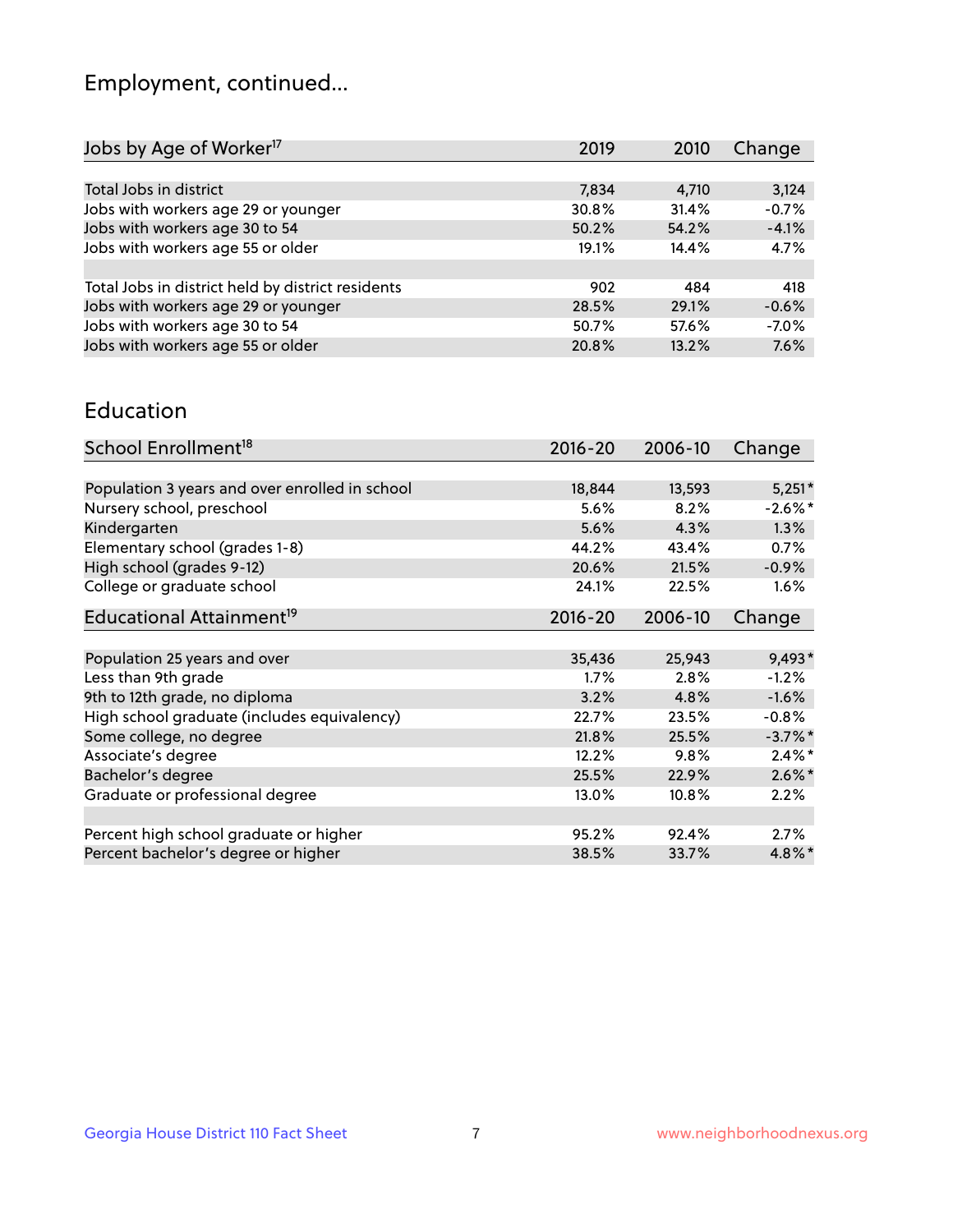## Housing

| Households by Type <sup>20</sup>                     | 2016-20 | 2006-10 | Change     |
|------------------------------------------------------|---------|---------|------------|
|                                                      |         |         |            |
| <b>Total households</b>                              | 17,599  | 14,037  | $3,562*$   |
| Family households (families)                         | 80.6%   | 79.6%   | 1.0%       |
| With own children under 18 years                     | 44.7%   | 45.5%   | $-0.8%$    |
| Married-couple family                                | 63.6%   | 62.7%   | 0.9%       |
| With own children of the householder under 18 years  | 36.1%   | 34.6%   | 1.5%       |
| Male householder, no wife present, family            | 3.7%    | 4.4%    | $-0.7%$    |
| With own children of the householder under 18 years  | 1.4%    | 2.3%    | $-0.9%$    |
| Female householder, no husband present, family       | 13.3%   | 12.5%   | 0.9%       |
| With own children of the householder under 18 years  | 7.3%    | 8.6%    | $-1.4%$    |
| Nonfamily households                                 | 19.4%   | 20.4%   | $-1.0%$    |
| Householder living alone                             | 15.8%   | 16.5%   | $-0.7%$    |
| 65 years and over                                    | 6.3%    | 4.8%    | 1.5%       |
|                                                      |         |         |            |
| Households with one or more people under 18 years    | 49.2%   | 48.9%   | 0.4%       |
| Households with one or more people 65 years and over | 22.0%   | 15.4%   | $6.6\%$ *  |
|                                                      |         |         |            |
| Average household size                               | 3.20    | 3.01    | $0.20*$    |
| Average family size                                  | 3.55    | 3.38    | 0.17       |
|                                                      |         |         |            |
| Housing Occupancy <sup>21</sup>                      | 2016-20 | 2006-10 | Change     |
|                                                      |         |         |            |
| Total housing units                                  | 18,206  | 15,430  | $2,776*$   |
| Occupied housing units                               | 96.7%   | 91.0%   | $5.7\%$ *  |
| Vacant housing units                                 | 3.3%    | 9.0%    | $-5.7\%$ * |
|                                                      |         |         |            |
| Homeowner vacancy rate                               | 1.4     | 4.4     | $-3.0*$    |
| Rental vacancy rate                                  | 1.5     | 7.0     | $-5.5$     |
|                                                      |         |         |            |
| Units in Structure <sup>22</sup>                     | 2016-20 | 2006-10 | Change     |
|                                                      |         |         |            |
| Total housing units                                  | 18,206  | 15,430  | $2,776*$   |
| 1-unit, detached                                     | 93.7%   | 92.9%   | 0.7%       |
| 1-unit, attached                                     | 1.4%    | 1.5%    | $-0.2%$    |
| 2 units                                              | 0.0%    | 0.4%    | $-0.3%$    |
| 3 or 4 units                                         | 0.0%    | 0.0%    | $-0.0%$    |
| 5 to 9 units                                         | 0.8%    | 0.7%    | 0.1%       |
| 10 to 19 units                                       | 1.3%    | 1.7%    | $-0.4%$    |
| 20 or more units                                     | 2.0%    | 1.4%    | 0.6%       |
| Mobile home                                          | 1.0%    | 1.4%    | $-0.4%$    |
| Boat, RV, van, etc.                                  | 0.0%    | 0.0%    | 0.0%       |
|                                                      |         |         |            |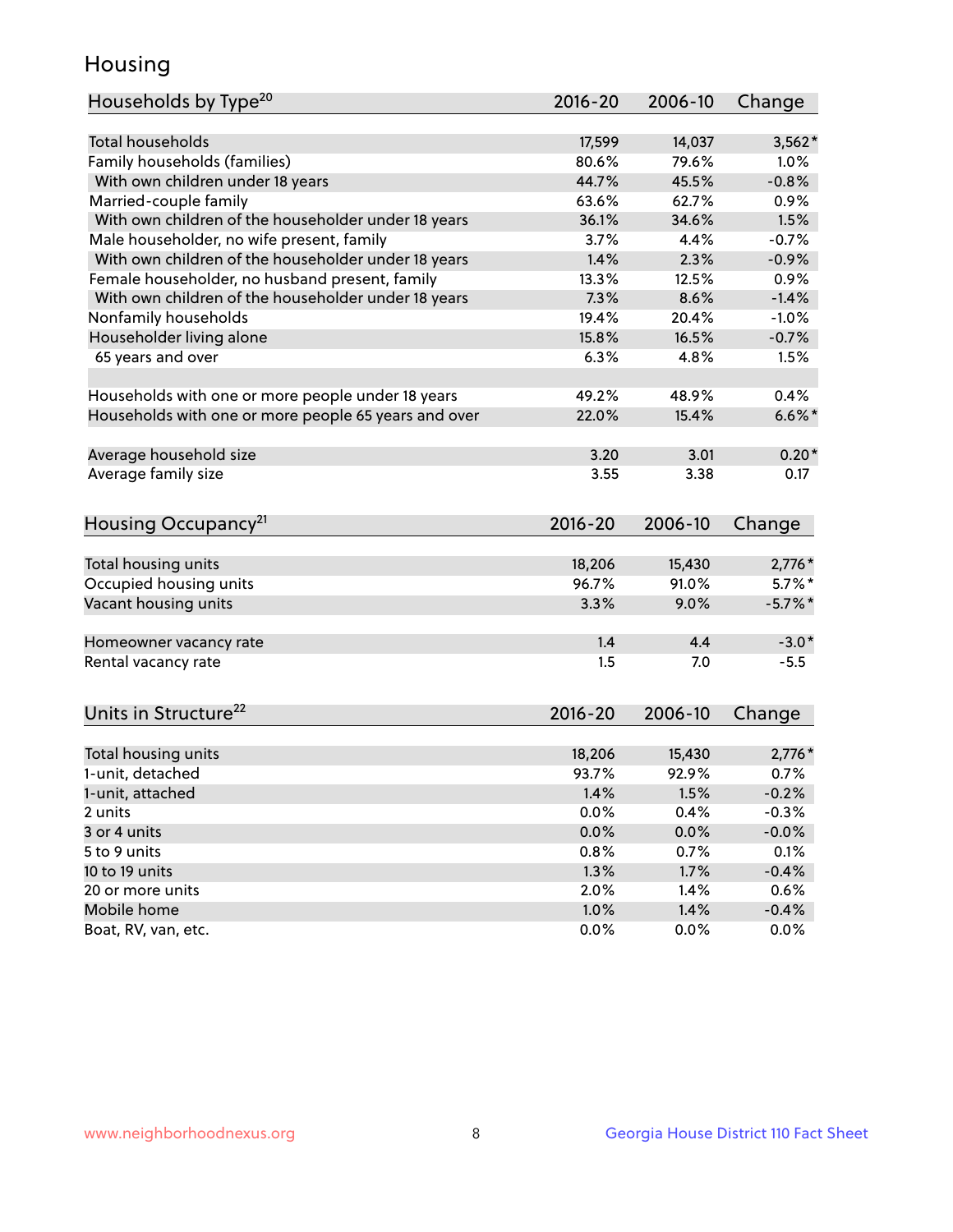## Housing, Continued...

| Year Structure Built <sup>23</sup>             | 2016-20     | 2006-10 | Change      |
|------------------------------------------------|-------------|---------|-------------|
| Total housing units                            | 18,206      | 15,430  | $2,776*$    |
| Built 2014 or later                            | 9.5%        | (X)     | (X)         |
| Built 2010 to 2013                             | 1.6%        | (X)     | (X)         |
| Built 2000 to 2009                             | 54.0%       | 53.6%   | 0.4%        |
| Built 1990 to 1999                             | 23.3%       | 30.1%   | $-6.8\%$ *  |
| Built 1980 to 1989                             | 7.0%        | 9.7%    | $-2.7%$     |
| Built 1970 to 1979                             | 3.5%        | 4.2%    | $-0.7%$     |
| Built 1960 to 1969                             | 0.6%        | 1.1%    | $-0.6%$     |
| Built 1950 to 1959                             | 0.3%        | 0.6%    | $-0.3%$     |
| Built 1940 to 1949                             | 0.0%        | 0.5%    | $-0.5%$     |
| Built 1939 or earlier                          | 0.3%        | 0.1%    | 0.2%        |
| Housing Tenure <sup>24</sup>                   | $2016 - 20$ | 2006-10 | Change      |
|                                                |             |         |             |
| Occupied housing units                         | 17,599      | 14,037  | $3,562*$    |
| Owner-occupied                                 | 81.6%       | 87.3%   | $-5.7\%$ *  |
| Renter-occupied                                | 18.4%       | 12.7%   | $5.7\%$ *   |
| Average household size of owner-occupied unit  | 3.23        | 3.02    | $0.21*$     |
| Average household size of renter-occupied unit | 3.07        | 2.90    | 0.16        |
| Residence 1 Year Ago <sup>25</sup>             | $2016 - 20$ | 2006-10 | Change      |
|                                                |             |         |             |
| Population 1 year and over                     | 56,040      | 41,526  | 14,513*     |
| Same house                                     | 85.8%       | 84.3%   | 1.5%        |
| Different house in the U.S.                    | 14.0%       | 15.1%   | $-1.1%$     |
| Same county                                    | 6.5%        | 7.3%    | $-0.8%$     |
| Different county                               | 7.5%        | 7.8%    | $-0.3%$     |
| Same state                                     | 2.4%        | 3.1%    | $-0.8%$     |
| Different state                                | 5.2%        | 4.7%    | 0.5%        |
| Abroad                                         | 0.2%        | 0.6%    | $-0.4%$     |
| Value of Housing Unit <sup>26</sup>            | 2016-20     | 2006-10 | Change      |
| Owner-occupied units                           | 14,354      | 12,249  | $2,105*$    |
| Less than \$50,000                             | 1.1%        | 1.0%    | 0.1%        |
| \$50,000 to \$99,999                           | 1.4%        | 1.1%    | 0.3%        |
| \$100,000 to \$149,999                         | 6.8%        | 14.3%   | $-7.5%$ *   |
| \$150,000 to \$199,999                         | 24.2%       | 35.1%   | $-11.0\%$ * |
| \$200,000 to \$299,999                         | 38.5%       | 31.3%   | $7.2\%$ *   |
| \$300,000 to \$499,999                         | 24.9%       | 13.0%   | 11.9%*      |
| \$500,000 to \$999,999                         | 2.7%        | 3.8%    | $-1.1%$     |
| \$1,000,000 or more                            | 0.4%        | 0.2%    | 0.1%        |
| Median (dollars)                               | 239,664     | 197,283 | 42,381*     |
| Mortgage Status <sup>27</sup>                  | $2016 - 20$ | 2006-10 | Change      |
|                                                |             |         |             |
| Owner-occupied units                           | 14,354      | 12,249  | $2,105*$    |
| Housing units with a mortgage                  | 81.5%       | 86.1%   | $-4.5%$ *   |
| Housing units without a mortgage               | 18.5%       | 13.9%   | 4.5%*       |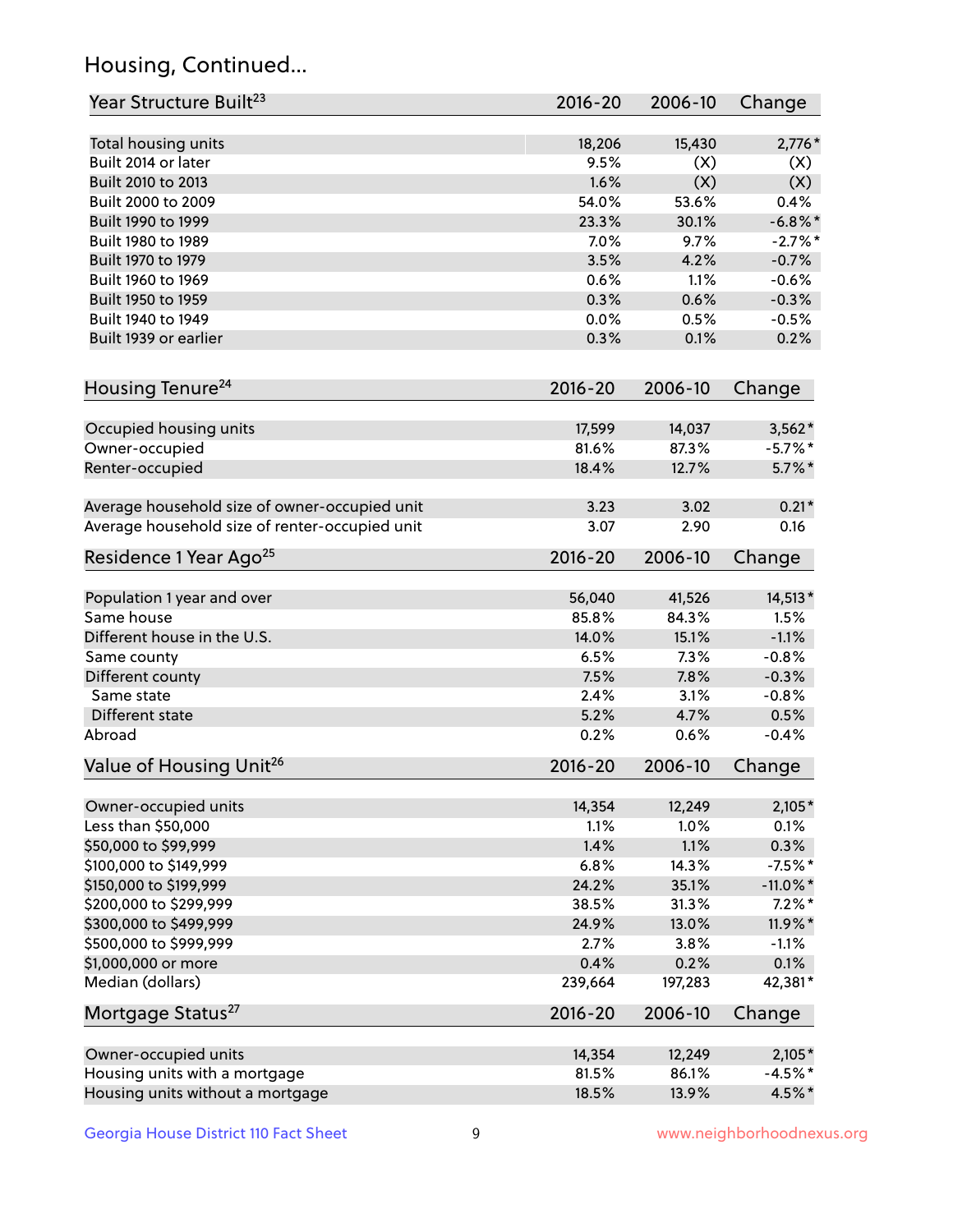## Housing, Continued...

| Selected Monthly Owner Costs <sup>28</sup>                                            | 2016-20     | 2006-10 | Change     |
|---------------------------------------------------------------------------------------|-------------|---------|------------|
| Housing units with a mortgage                                                         | 11,706      | 10,544  | $1,162*$   |
| Less than \$300                                                                       | 0.0%        | 0.3%    | $-0.3%$    |
| \$300 to \$499                                                                        | 0.2%        | 0.9%    | $-0.6%$    |
| \$500 to \$999                                                                        | 5.5%        | 7.5%    | $-2.1%$    |
| \$1,000 to \$1,499                                                                    | 33.0%       | 32.0%   | 1.0%       |
| \$1,500 to \$1,999                                                                    | 33.5%       | 33.5%   | $0.0\%$    |
| \$2,000 to \$2,999                                                                    | 24.5%       | 20.3%   | $4.2\%$ *  |
| \$3,000 or more                                                                       | 3.2%        | 5.4%    | $-2.2%$ *  |
| Median (dollars)                                                                      | 1,668       | 1,638   | 30         |
| Housing units without a mortgage                                                      | 2,649       | 1,705   | $943*$     |
| Less than \$150                                                                       | 0.1%        | 0.0%    | 0.1%       |
| \$150 to \$249                                                                        | 7.0%        | 6.6%    | 0.4%       |
| \$250 to \$349                                                                        | 8.9%        | 18.5%   | $-9.6%$ *  |
| \$350 to \$499                                                                        | 30.0%       | 37.6%   | $-7.6%$    |
| \$500 to \$699                                                                        | 33.3%       | 19.8%   | 13.4%      |
| \$700 or more                                                                         | 20.8%       | 17.5%   | 3.3%       |
| Median (dollars)                                                                      | 518         | 449     | $70*$      |
| Selected Monthly Owner Costs as a Percentage of<br>Household Income <sup>29</sup>     | $2016 - 20$ | 2006-10 | Change     |
| Housing units with a mortgage (excluding units where<br>SMOCAPI cannot be computed)   | 11,642      | 10,494  | $1,148*$   |
| Less than 20.0 percent                                                                | 42.3%       | 28.4%   | 13.9%*     |
| 20.0 to 24.9 percent                                                                  | 17.0%       | 19.8%   | $-2.8%$    |
| 25.0 to 29.9 percent                                                                  | 11.9%       | 13.2%   | $-1.3%$    |
| 30.0 to 34.9 percent                                                                  | 6.7%        | 10.1%   | $-3.4\%$ * |
| 35.0 percent or more                                                                  | 22.1%       | 28.4%   | $-6.3\%$ * |
| Not computed                                                                          | 63          | 49      | 14         |
| Housing unit without a mortgage (excluding units where<br>SMOCAPI cannot be computed) | 2,649       | 1,690   | $959*$     |
| Less than 10.0 percent                                                                | 60.4%       | 44.8%   | 15.6%      |
| 10.0 to 14.9 percent                                                                  | 14.1%       | 25.9%   | $-11.7%$   |
| 15.0 to 19.9 percent                                                                  | 9.8%        | 10.3%   | $-0.5%$    |
| 20.0 to 24.9 percent                                                                  | 6.6%        | 4.8%    | 1.8%       |
| 25.0 to 29.9 percent                                                                  | 1.6%        | 1.2%    | 0.3%       |
| 30.0 to 34.9 percent                                                                  | 2.6%        | 1.0%    | 1.6%       |
| 35.0 percent or more                                                                  | 5.0%        | 12.0%   | $-7.1%$    |
| Not computed                                                                          | $\pmb{0}$   | 15      | $-15$      |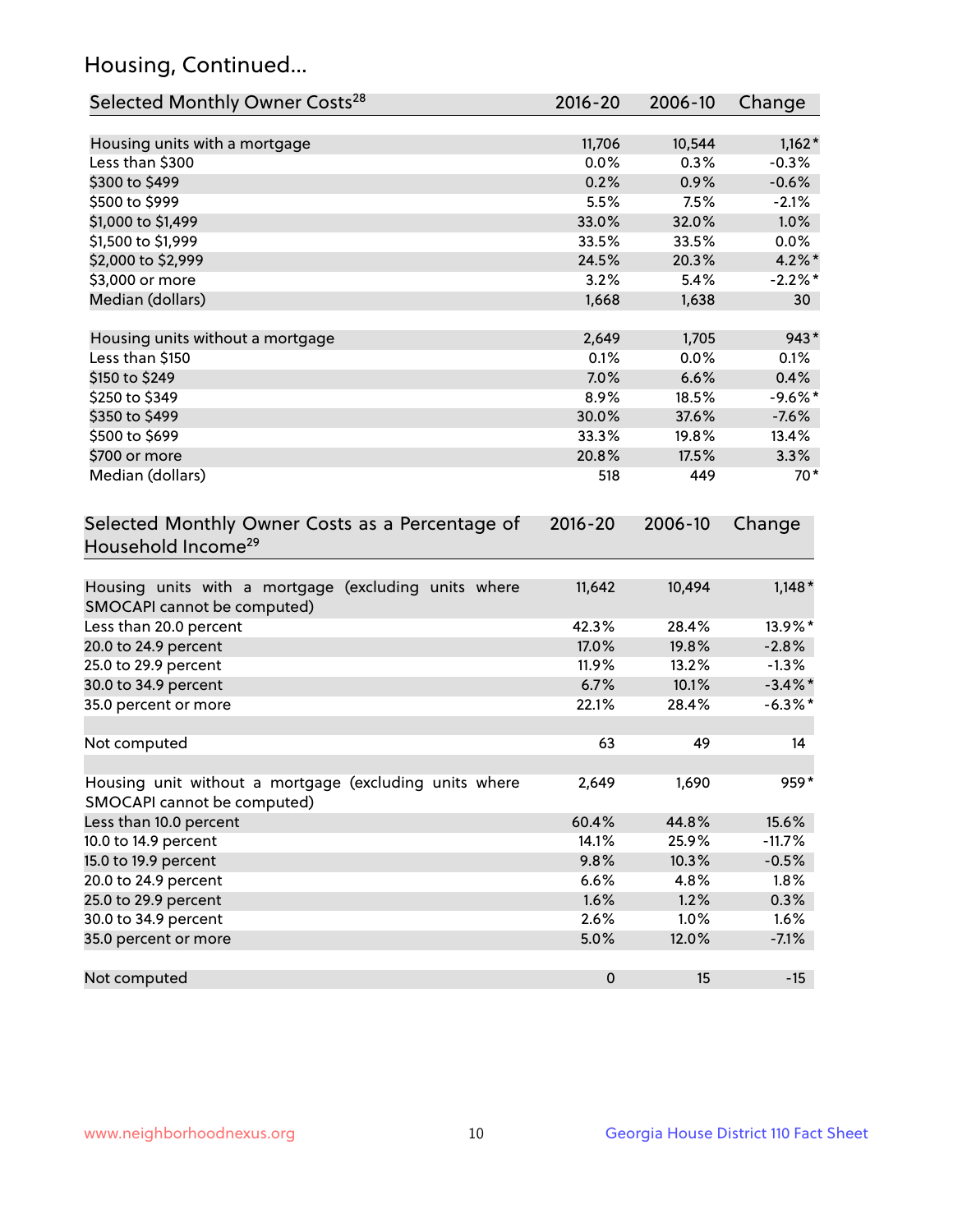## Housing, Continued...

| Gross Rent <sup>30</sup>   | 2016-20 | 2006-10 | Change   |
|----------------------------|---------|---------|----------|
|                            |         |         |          |
| Occupied units paying rent | 2,812   | 1,680   | $1,133*$ |
| Less than \$200            | $0.0\%$ | $0.0\%$ | 0.0%     |
| \$200 to \$499             | 1.0%    | 1.3%    | $-0.4%$  |
| \$500 to \$749             | $1.0\%$ | 7.7%    | $-6.7%$  |
| \$750 to \$999             | 2.9%    | 28.9%   | $-25.9%$ |
| \$1,000 to \$1,499         | 55.1%   | 39.7%   | 15.3%    |
| \$1,500 to \$1,999         | 24.3%   | 18.6%   | 5.7%     |
| \$2,000 or more            | 15.8%   | 3.8%    | 12.0%    |
| Median (dollars)           | 1,415   | 1,392   | 23       |
|                            |         |         |          |
| No rent paid               | 433     | 109     | $324*$   |
|                            |         |         |          |

| Gross Rent as a Percentage of Household Income <sup>31</sup>                   | $2016 - 20$ | 2006-10 | Change   |
|--------------------------------------------------------------------------------|-------------|---------|----------|
|                                                                                |             |         |          |
| Occupied units paying rent (excluding units where GRAPI<br>cannot be computed) | 2,812       | 1,677   | $1,136*$ |
| Less than 15.0 percent                                                         | $10.6\%$    | 6.6%    | 4.0%     |
| 15.0 to 19.9 percent                                                           | 19.4%       | 8.4%    | 11.0%    |
| 20.0 to 24.9 percent                                                           | 12.0%       | 17.0%   | $-5.0%$  |
| 25.0 to 29.9 percent                                                           | 10.7%       | 13.5%   | $-2.8%$  |
| 30.0 to 34.9 percent                                                           | 18.5%       | 11.7%   | 6.8%     |
| 35.0 percent or more                                                           | 28.8%       | 42.7%   | $-14.0%$ |
|                                                                                |             |         |          |
| Not computed                                                                   | 433         | 112     | $321*$   |

## Transportation

| Commuting to Work <sup>32</sup>           | 2016-20 | 2006-10 | Change    |
|-------------------------------------------|---------|---------|-----------|
|                                           |         |         |           |
| Workers 16 years and over                 | 28,338  | 20,100  | 8,238*    |
| Car, truck, or van - drove alone          | 76.4%   | 82.8%   | $-6.5%$ * |
| Car, truck, or van - carpooled            | 10.3%   | 9.5%    | 0.8%      |
| Public transportation (excluding taxicab) | 0.5%    | 0.4%    | 0.1%      |
| Walked                                    | 0.8%    | 0.4%    | 0.4%      |
| Other means                               | $1.0\%$ | $1.3\%$ | $-0.3%$   |
| Worked at home                            | 11.0%   | 5.5%    | $5.5\%$ * |
|                                           |         |         |           |
| Mean travel time to work (minutes)        | 39.6    | 36.4    | $3.2*$    |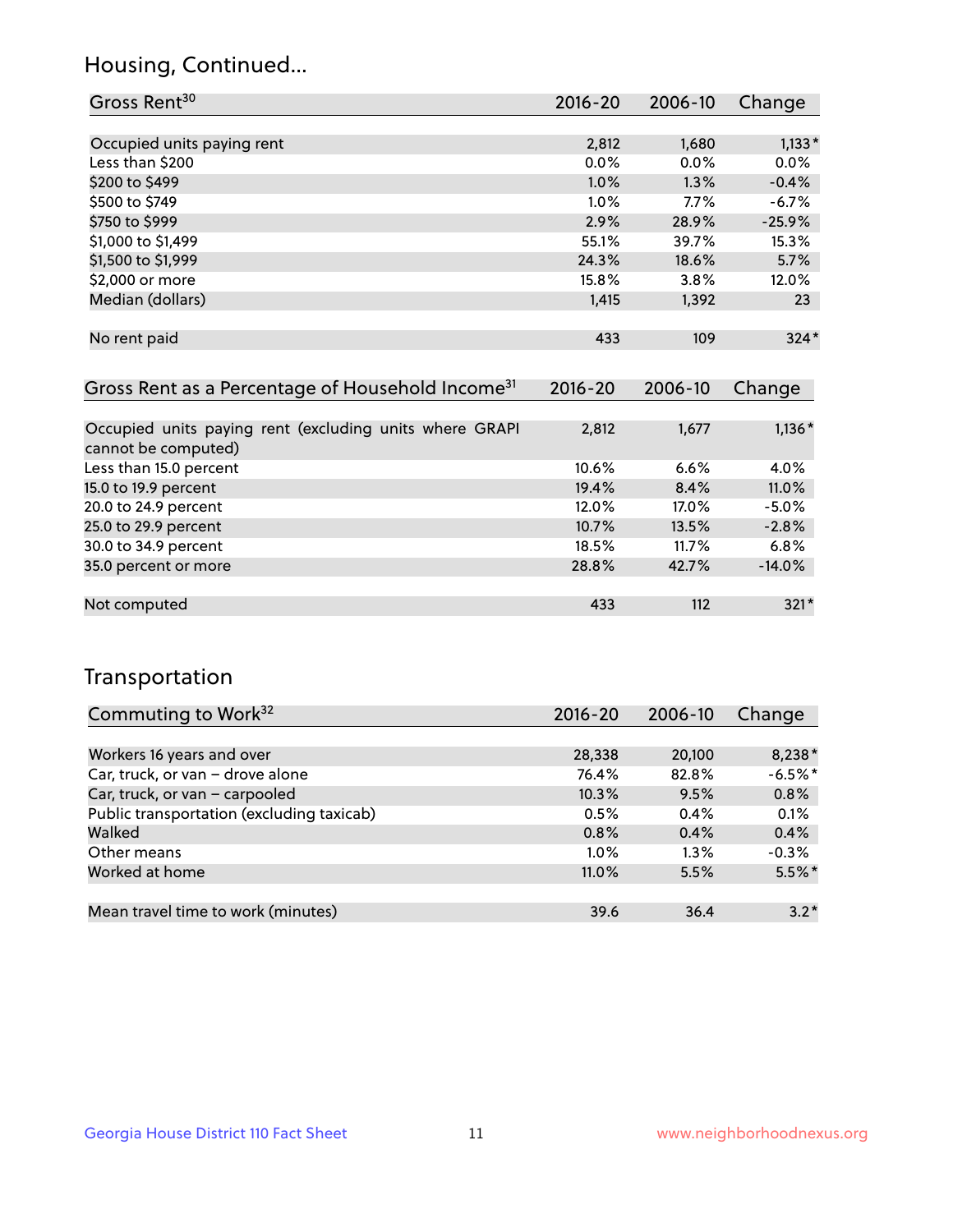## Transportation, Continued...

| Vehicles Available <sup>33</sup> | $2016 - 20$ | 2006-10 | Change     |
|----------------------------------|-------------|---------|------------|
|                                  |             |         |            |
| Occupied housing units           | 17,599      | 14,037  | $3,562*$   |
| No vehicles available            | 1.2%        | 1.4%    | $-0.2%$    |
| 1 vehicle available              | 25.0%       | 23.8%   | 1.2%       |
| 2 vehicles available             | 45.0%       | 50.2%   | $-5.2\%$ * |
| 3 or more vehicles available     | 28.7%       | 24.5%   | 4.2%       |

#### Health

| Health Insurance coverage <sup>34</sup>                 | 2016-20 |
|---------------------------------------------------------|---------|
|                                                         |         |
| Civilian Noninstitutionalized Population                | 56,385  |
| With health insurance coverage                          | 92.1%   |
| With private health insurance coverage                  | 78.2%   |
| With public health coverage                             | 22.8%   |
| No health insurance coverage                            | 7.9%    |
| Civilian Noninstitutionalized Population Under 19 years | 17,342  |
| No health insurance coverage                            | 4.1%    |
| Civilian Noninstitutionalized Population 19 to 64 years | 33,547  |
| In labor force:                                         | 28,235  |
| Employed:                                               | 27,141  |
| With health insurance coverage                          | 90.7%   |
| With private health insurance coverage                  | 87.5%   |
| With public coverage                                    | 6.6%    |
| No health insurance coverage                            | 9.3%    |
| Unemployed:                                             | 1,093   |
| With health insurance coverage                          | 87.7%   |
| With private health insurance coverage                  | 64.3%   |
| With public coverage                                    | 24.8%   |
| No health insurance coverage                            | 12.3%   |
| Not in labor force:                                     | 5,312   |
| With health insurance coverage                          | 82.8%   |
| With private health insurance coverage                  | 73.2%   |
| With public coverage                                    | 22.2%   |
| No health insurance coverage                            | 17.2%   |